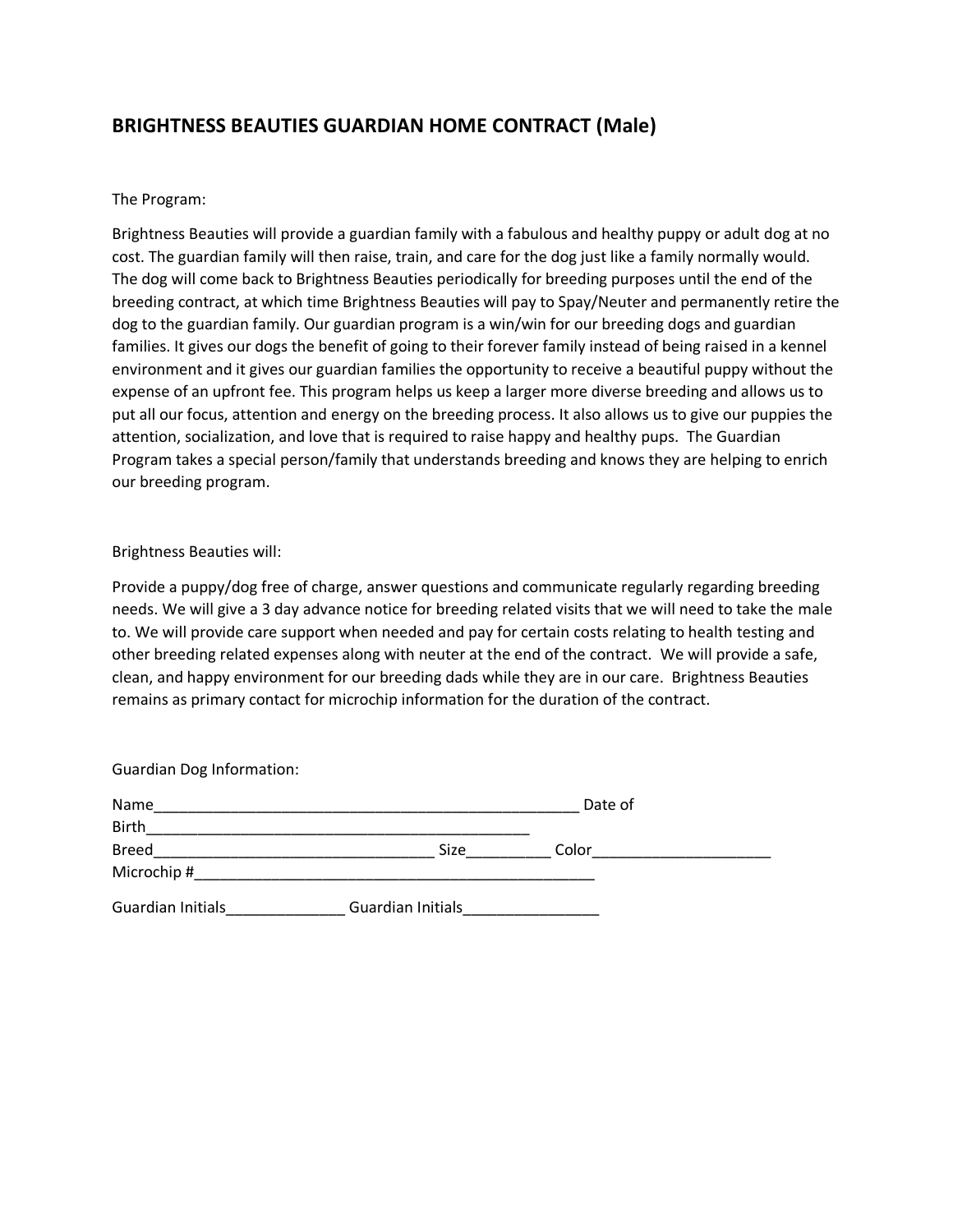Guardian Home/Family will:

- $\checkmark$  Provide a loving lifelong home to a wonderful breeding parent of Brightness Beauties but have no ownership rights of the dog or its offspring through the duration of the contract.
- $\checkmark$  A secure yard and home is required
- $\checkmark$  Pay for common expenses for upkeep and care, including but not limited to, vet visits and grooming as if the dog/puppy is yours.
- $\checkmark$  Have a veterinarian and provide this information to Brightness Beauties within 5 days of assuming custody of the puppy/dog.
- $\checkmark$  Have rabies vaccine administered by veterinarian and register puppy/dog with the local county and provide all vet, health, and related documentation and invoices via email to Brightness Beauties.
- $\checkmark$  All Puppies MUST be kept out of public until at least 7 days after their final puppy shot.
- ✓ Stay up to date and follow all instructions for all vet care, vaccines, parasite prevention and treatment, including flea, tick, and heart worm.
- $\checkmark$  The puppy/dog is required to have routine care, including but not limited to health, dental, grooming, diet, and treats (no excessive feeding, treats, or table scraps that may affect the dog's health)
- $\checkmark$  Provide transportation when needed back to Brightness Beauties for breeding, vet appointments, and health testing.
- ✓ Notify Brightness Beauties immediately if: Any health issues come up, you can no longer keep the dog, you move, you have an emergency with the dog, or the dog goes missing. We will come help search if we can! We want to make sure we are informed if anything changes or happens with your guardian dog.
- $\checkmark$  Send at least 1 clear picture of the puppy/dog by the 6th of each month. (taken within the last 2 weeks)
- $\checkmark$  Notify Brightness Beauties when you are out of town and provide contact information of caregivers.
- $\checkmark$  Have a secure yard and keep the puppy/dog safe and free from danger.
- $\checkmark$  If puppy/dog dies while in your care you must be able to have an autopsy done to show what the cause of death was.
- $\checkmark$  You must communicate regularly with Brightness Beauties via email at [brightnessbeauties@gmail.com](mailto:brightnessbeauties@gmail.com)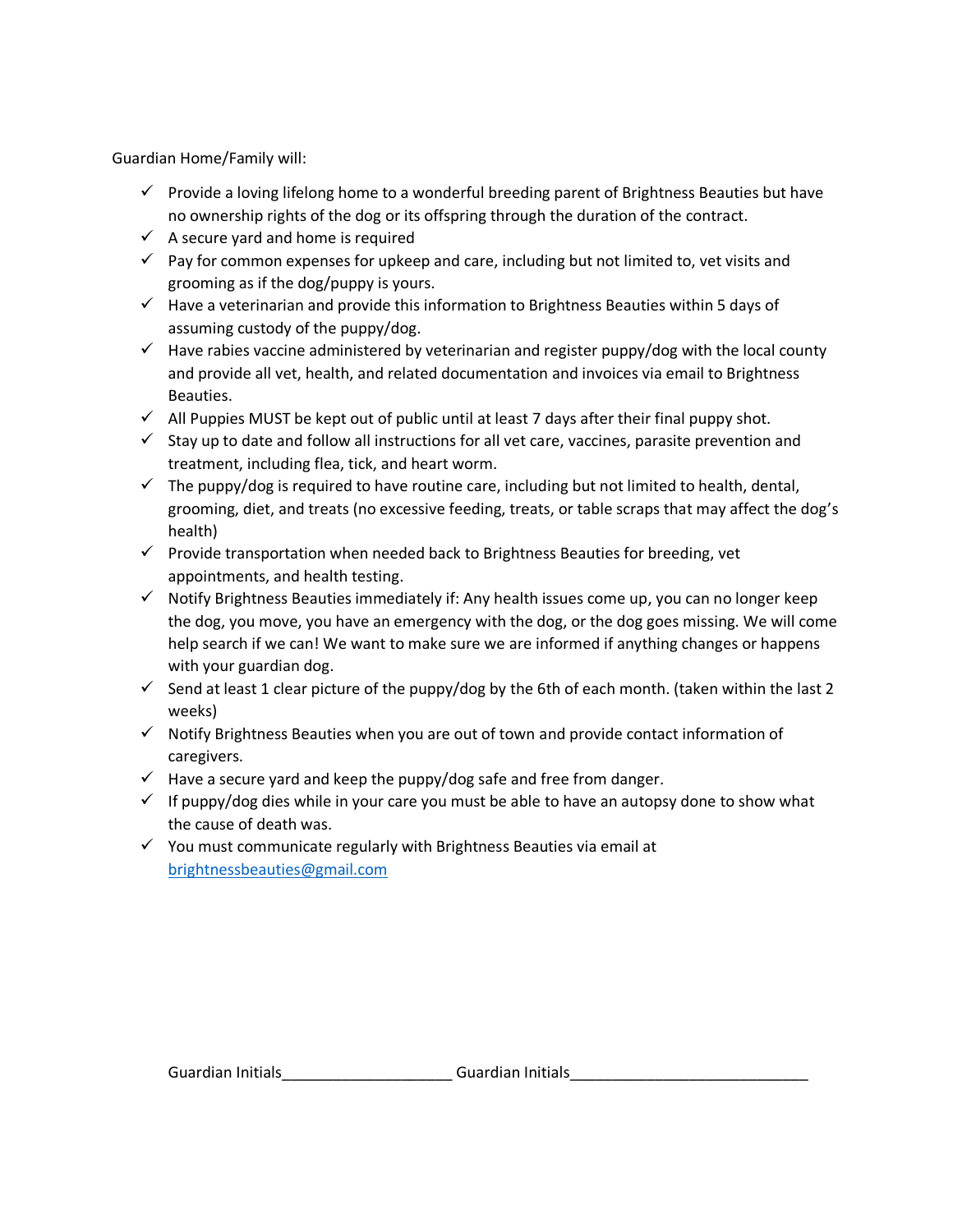### IMPORTANT INFORMATION ABOUT MALE DOGS:

Do Not take chances on accidental breeding!! Brightness Beauties charges \$2000 for stud service. Once male reaches his 7<sup>th</sup> birthday, he will retire from our breeding program and be neutered. For purebred dogs AKC paperwork will be signed over to guardian home at retirement.

## AMOUNT OF TIME MALES SPEND WITH BREEDER

1-4 days for health testing and vet appointments (usually 1-4 times total) 7-14 days during breeding cycles.

Brightness Beauties does not allow guardian families to visit during these times except under special scheduled circumstances.

Guardian Initials\_\_\_\_\_\_\_\_\_\_\_\_\_\_\_\_\_\_\_\_\_\_\_\_\_\_\_Guardian Initials\_\_\_\_\_\_\_\_\_\_\_\_\_\_\_\_\_\_\_